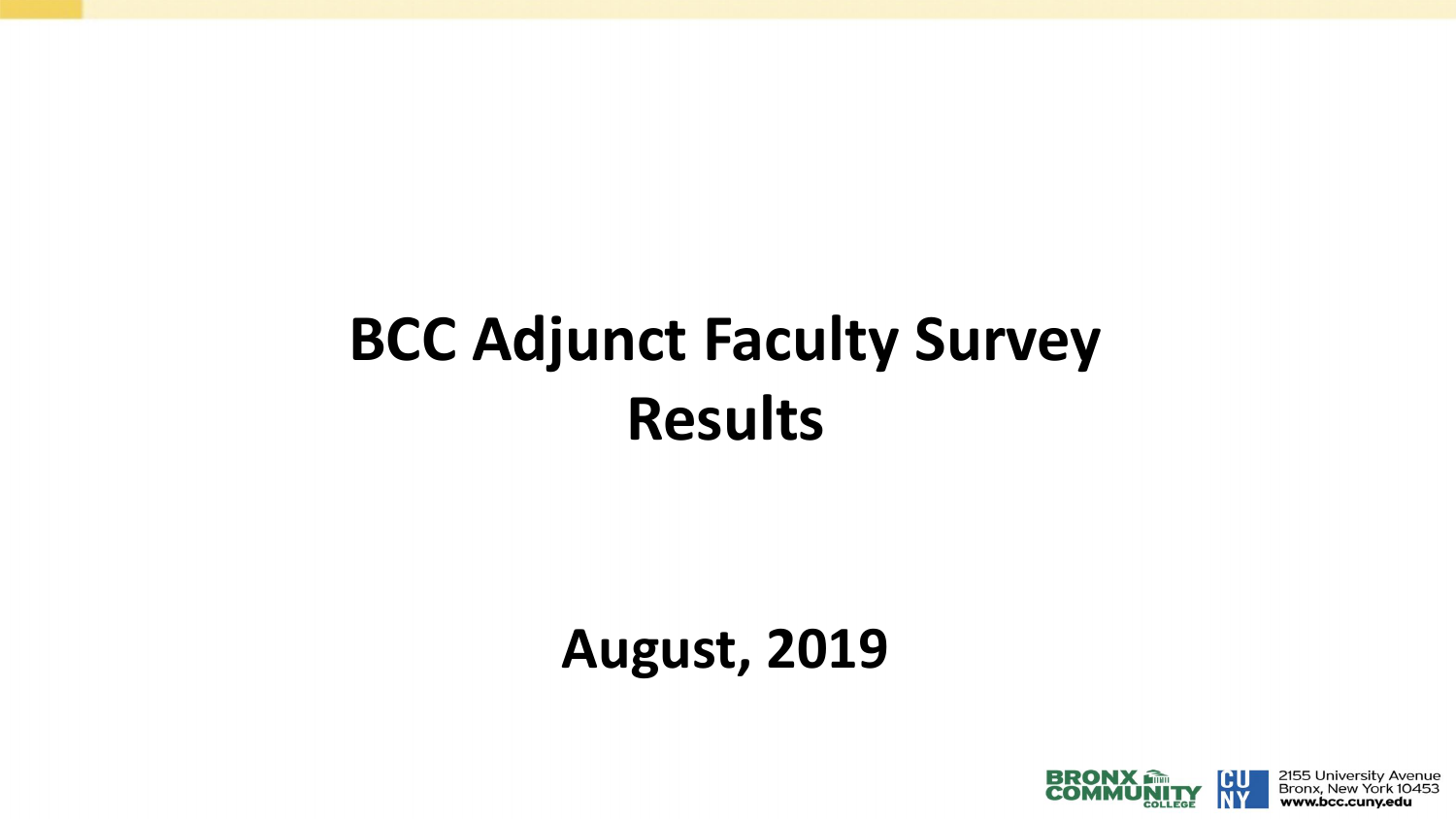## **BCC Adjunct Faculty Survey – Respondent Characteristics**

• Number of Respondents = 114

Rank

- Lecturer 54%
- Instructor 9%
- Asst Prof 29%
- Assoc Prof 5%
- Professor 3%

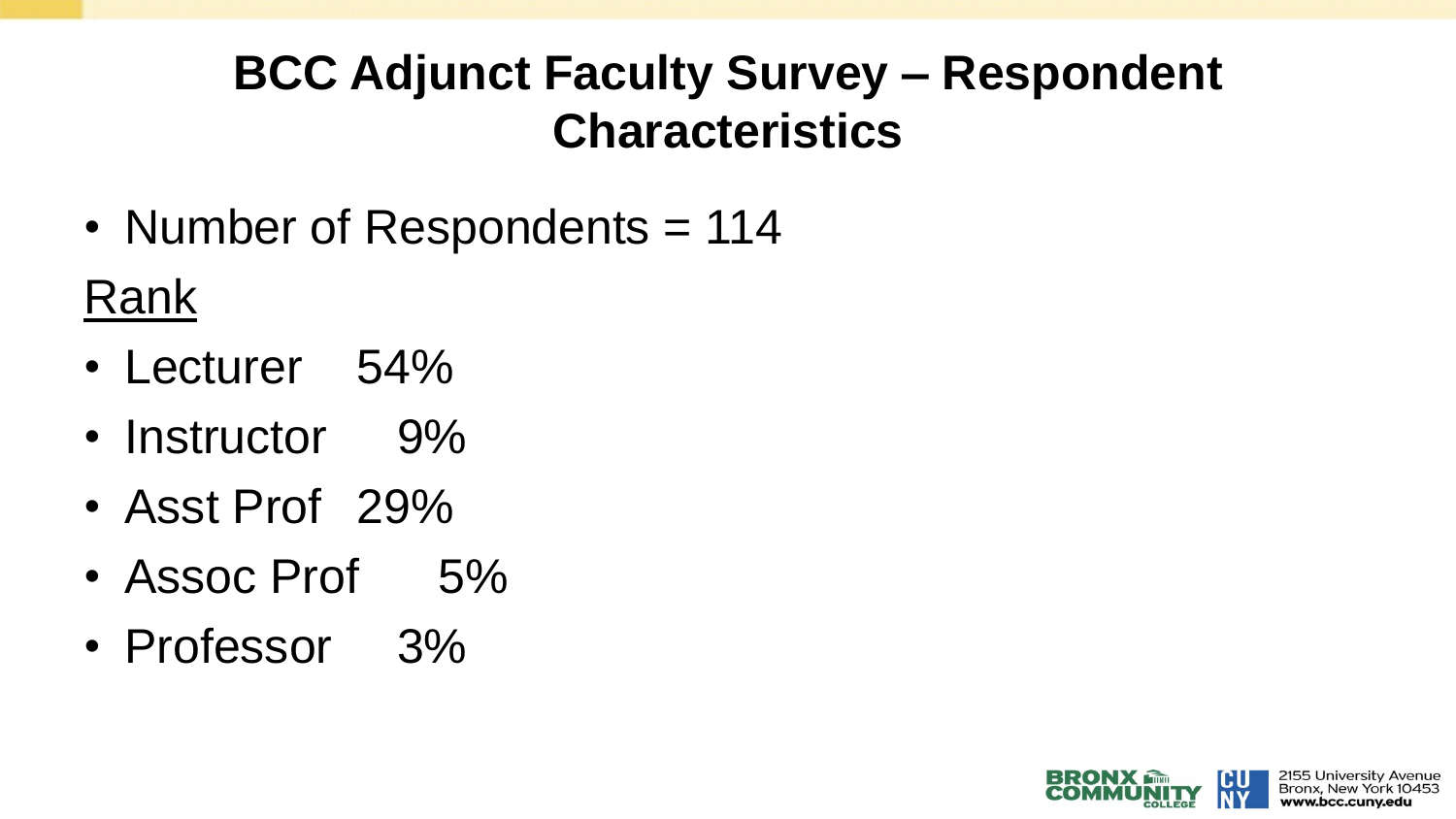## **BCC Adjunct Faculty Survey – Respondent Characteristics**

## Current Employment Status \*

- Employed FT at BCC 8%
- Employed FT elsewhere 24%<br>• Retired from BCC 4%
- Retired from BCC
- Retired Elsewhere 14%
- Employed PT at BCC 17%
- Employed PT elsewhere 37%
- Seeking a FT Faculty Position 23%
- **Multiple Responses Allowed**

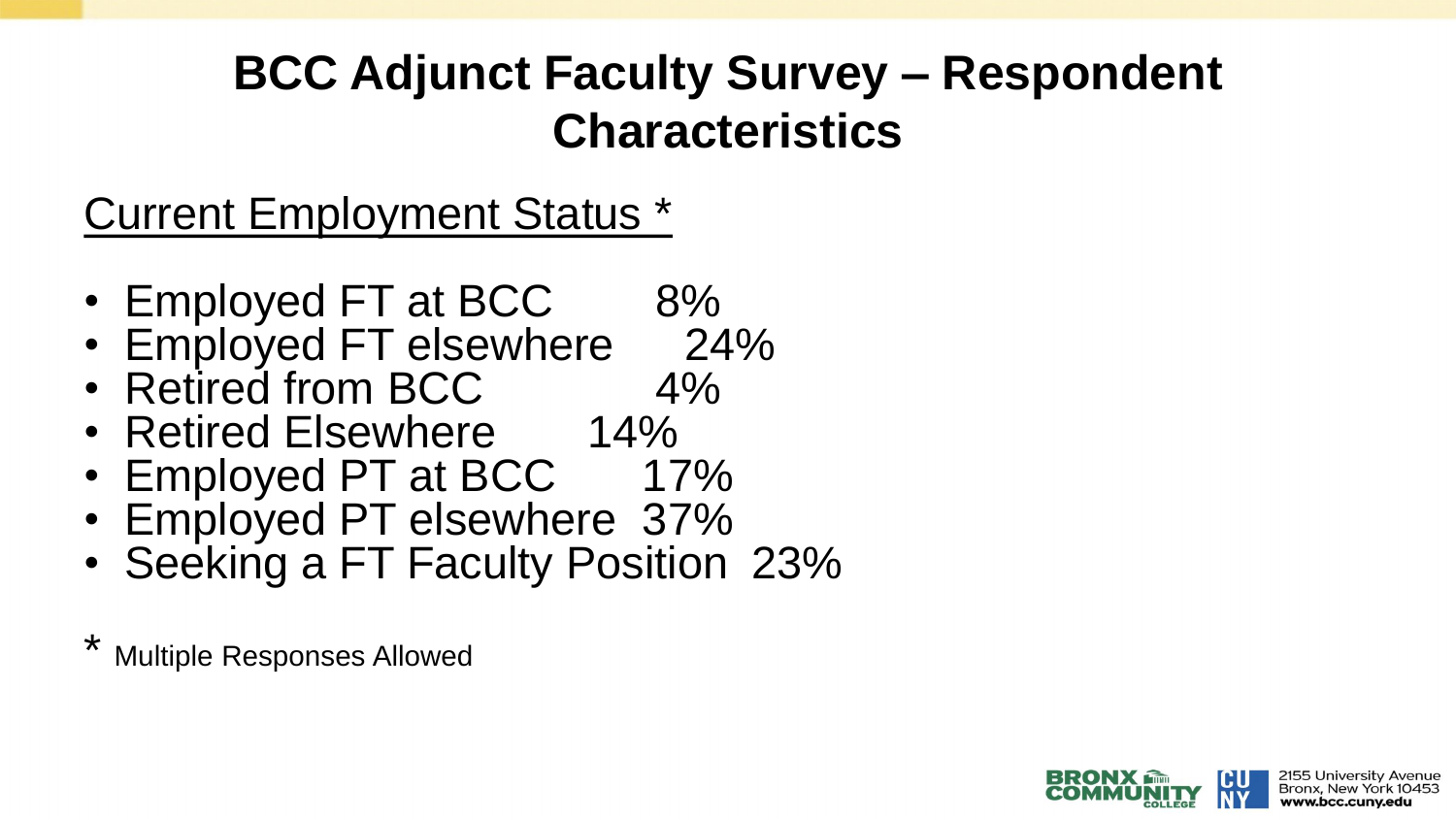## **BCC Adjunct Faculty Survey – Respondent Characteristics**

Length of Time as Adjunct at BCC

- 1-5 years 30%
- 5-10 years 26%
- 10-20 years 25%<br>• >20 years 18%
- $\cdot$  >20 years

## Highest Degree

- Doctorate 29%
- Masters 60%
- Bachelors 4%
- Other 7%

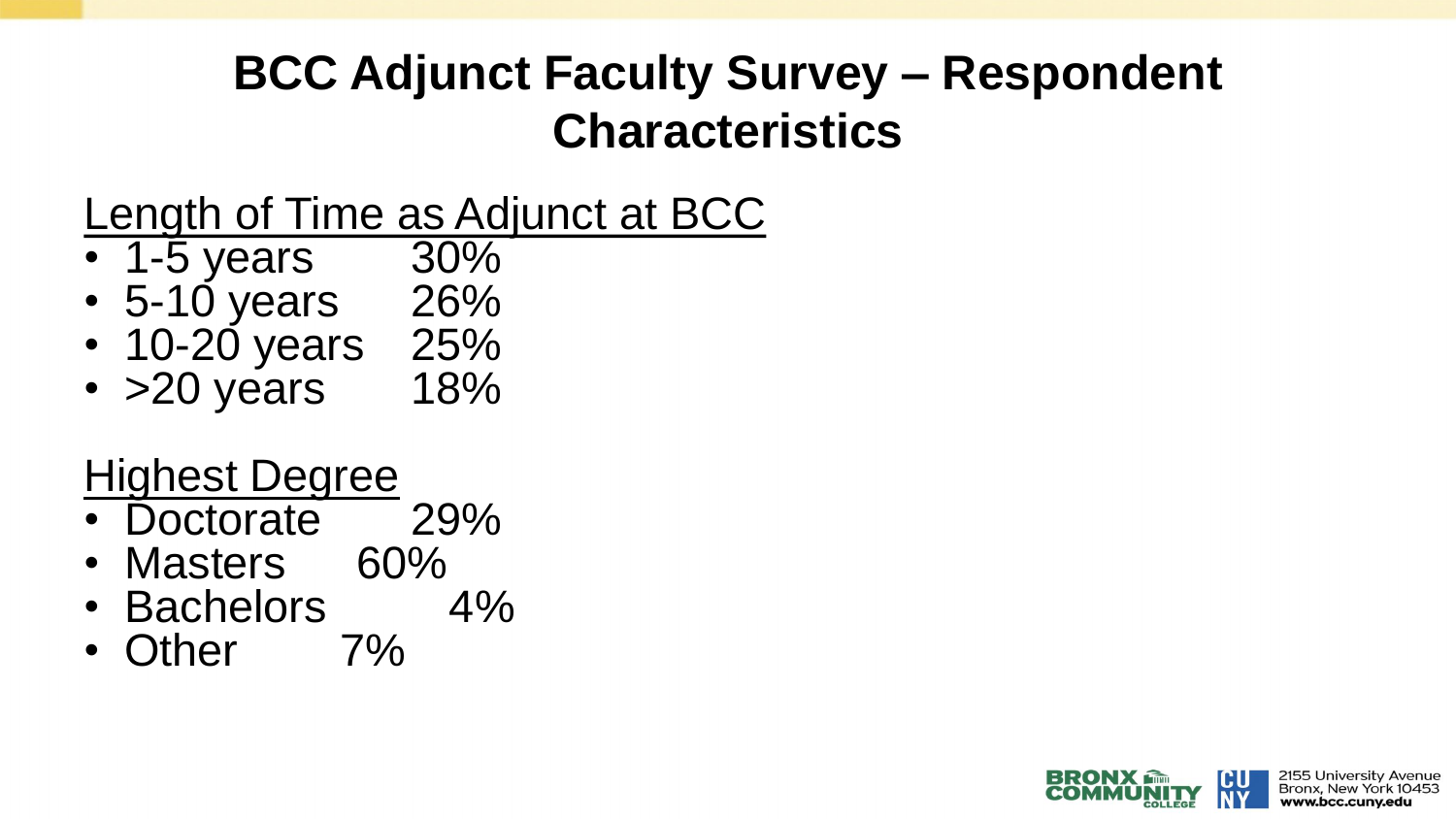#### **BCC Adjunct Faculty Satisfaction with Working Conditions**



#### **Working Conditions**

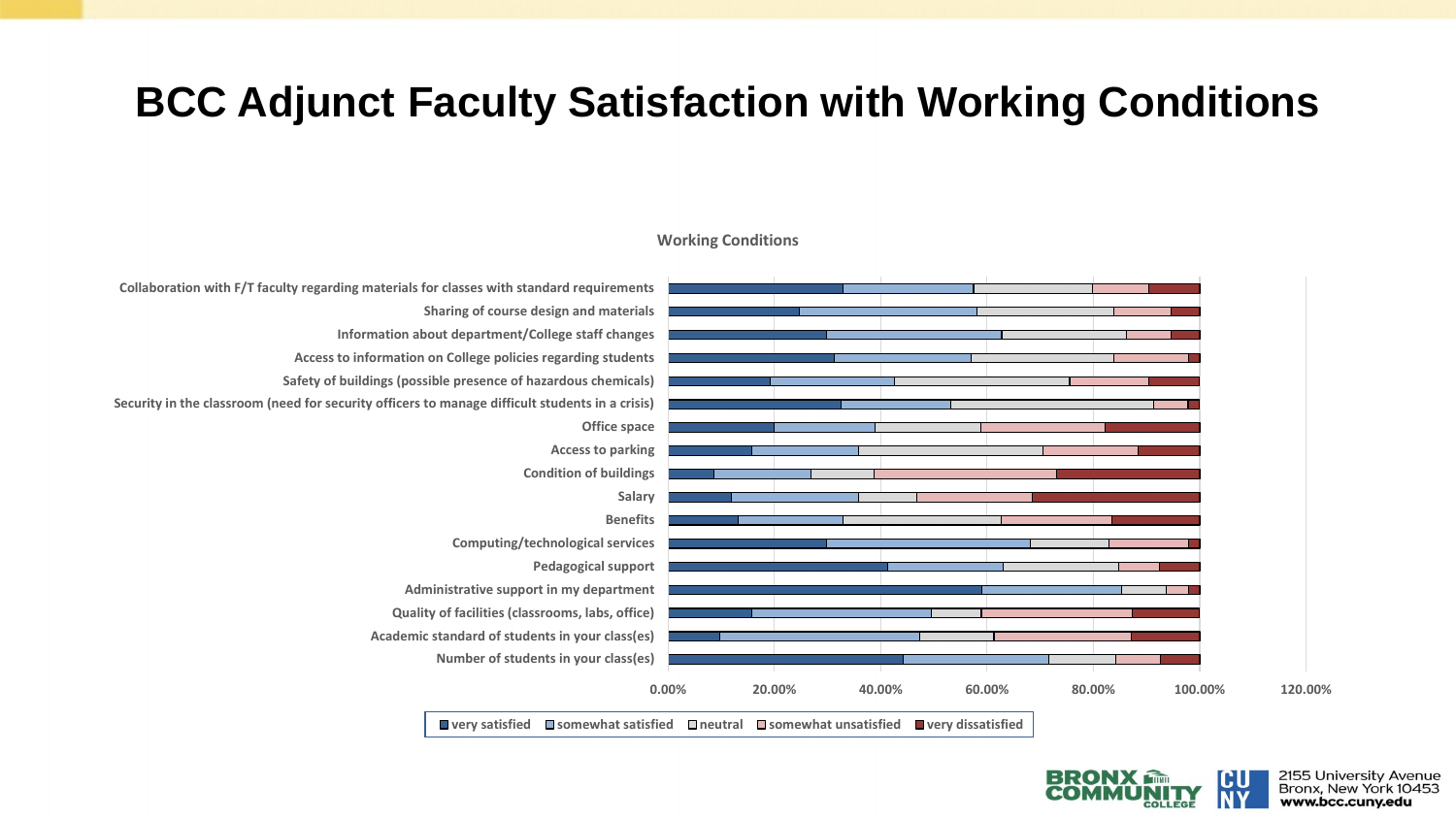### **BCC Adjunct Faculty Satisfaction with Climate, Culture and Collegiality**

**Climate, Culture and Collegiality**



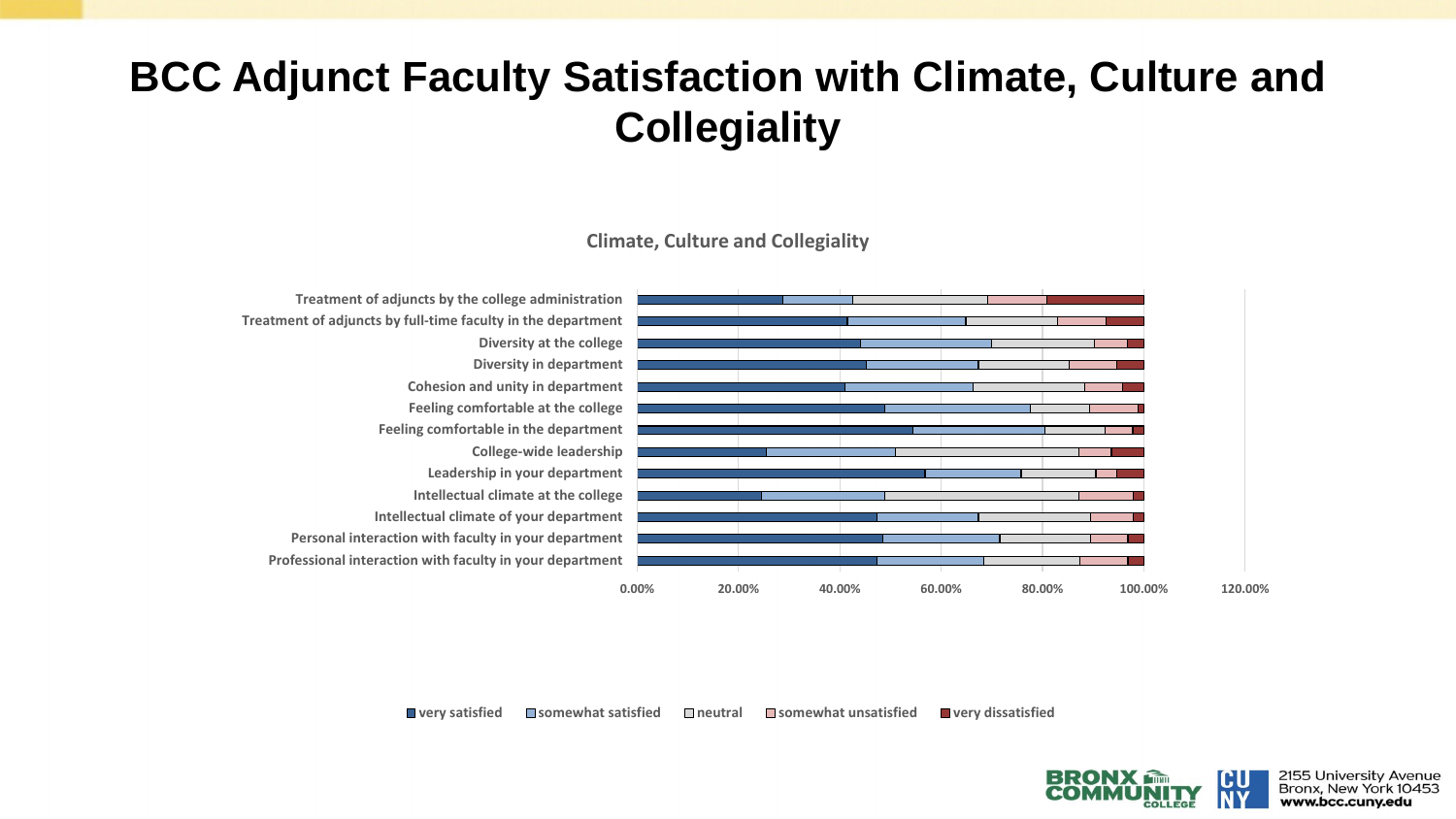#### **BCC Adjunct Faculty Satisfaction with Support and Professional Development**



**Support and Professional Development**

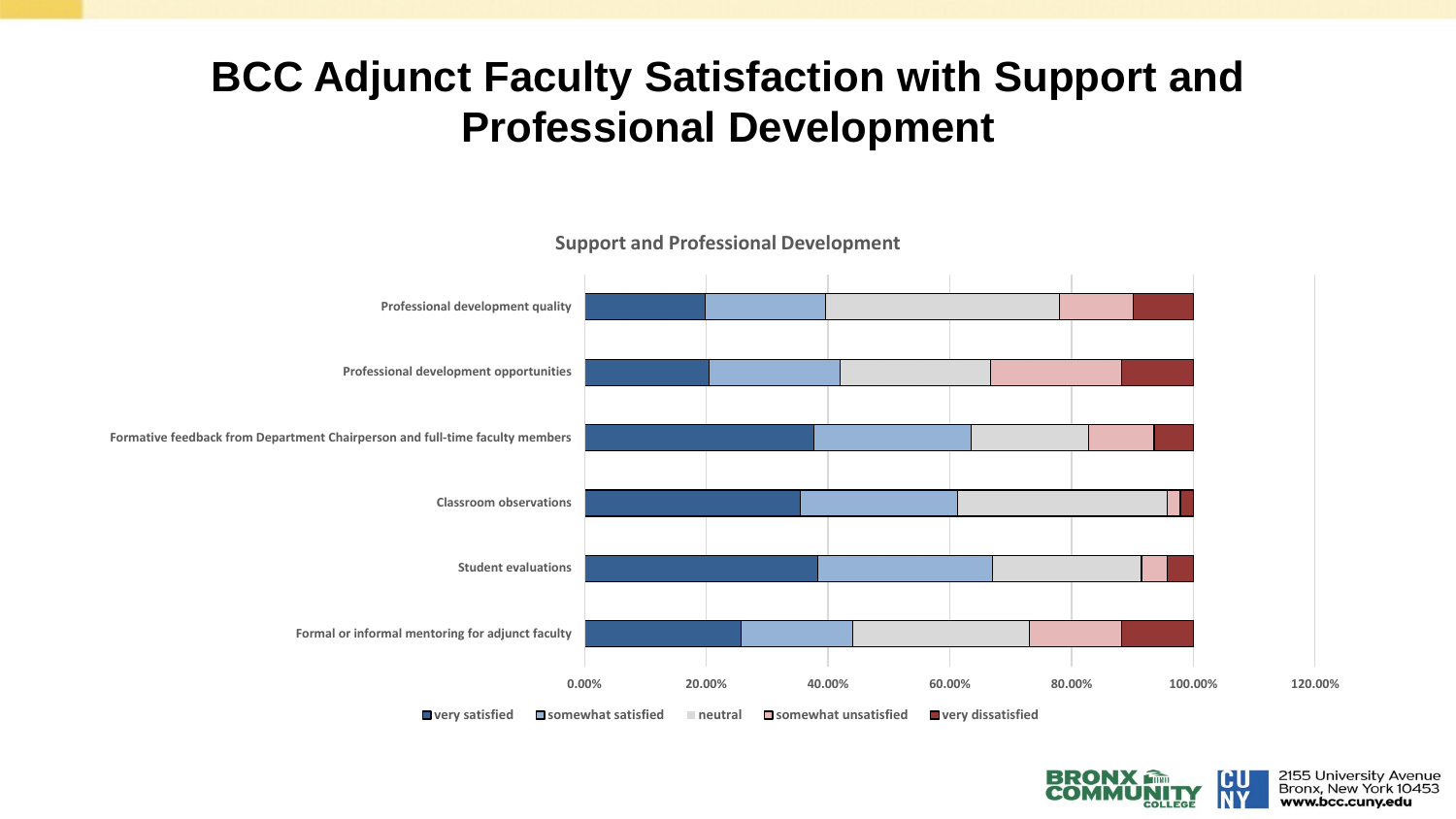## **Major Challenges of Teaching as an Adjunct at BCC**

• Earning a Living Wage 69% • Lack of Job Security 62% • Professional Development 38% • Other 34% • Inadequate Work Space 25% • Dedicated Adjunct Work Space 22%